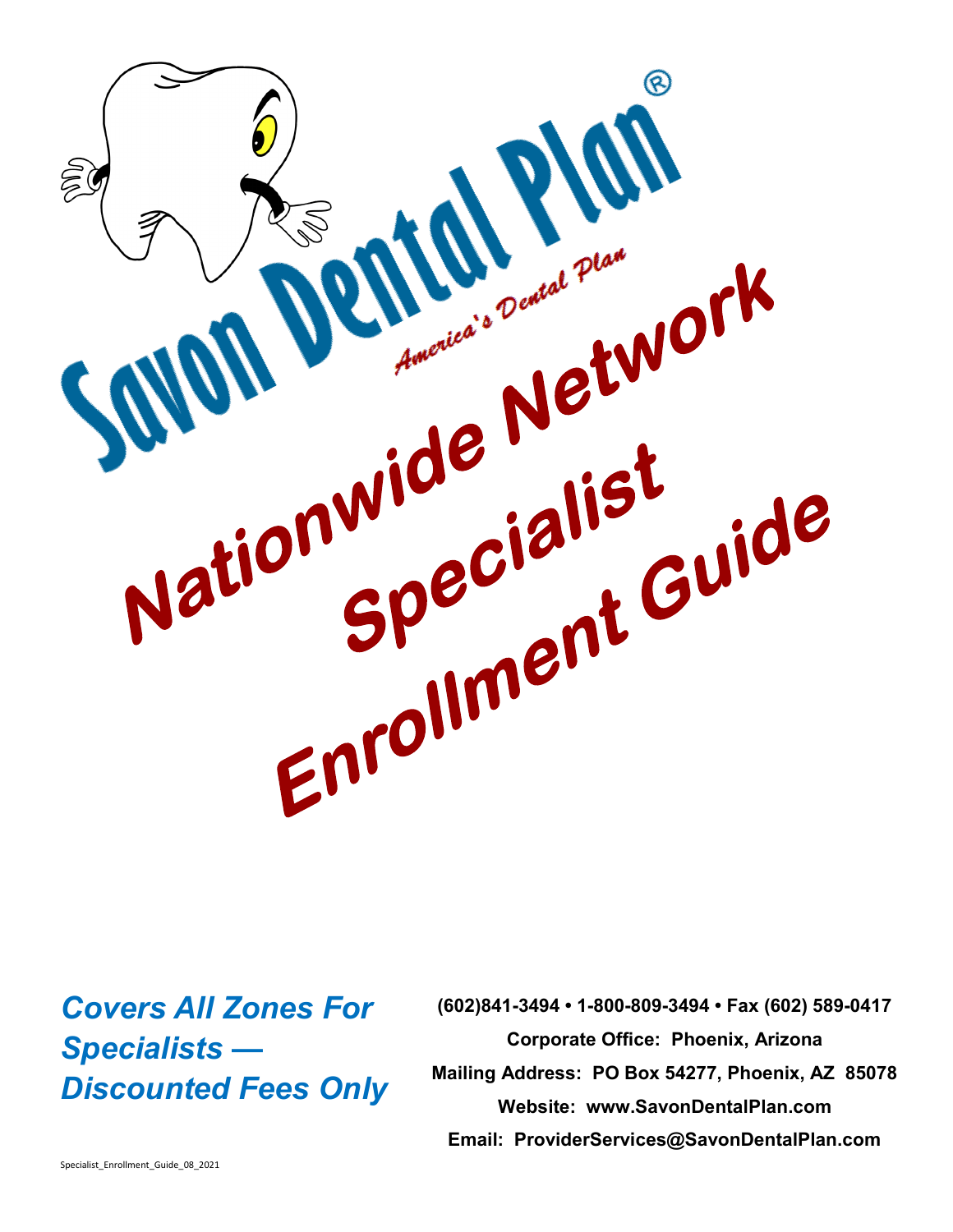## *Provider Participation Made Simple!*



## *Step 1*

*Agree to discount your own Usual and Customary fee by 25% for all Savon Dental Plan® members that present a current membership identification card.*

*25% discount is from your own Usual and Customary Fee for the entire treatment plan.*

*Lab fees and metal charges are never discounted.*

## *Step 2*

*Complete the Credentialing Check List for the Dental Center*

*Please make sure that you are submitting all of the following items.*

*For each Specialist Office please submit: [ ] COMPLETED, SIGNED and DATED PROVIDER AGREEMENT*

*[ ] The COMPLETED two (2) page CENTER PROFILE*

*Please Note: If you have more than one (1) dental center, the two (2) page Center Profile is required for each center. Copies of these pages are permissible*

## *Step 3*

*Complete the Credentialing Check List for the Dentist*

*Please make sure that you are submitting all of the following items.*

*For each provider please submit: [ ] The COMPLETED one (1) page PROVIDER PROFILE*

*We only require numbers and expiration dates of the following items, we do not require copies of them.*

*[ ] PROFESSIONAL LIABILITY INSURANCE POLICY NUMBER AND EXPIRATION DATE*

*[ ] STATE DENTAL LICENSE NUMBER AND EXPIRATION DATE*

*[ ] DEA CERTIFICATE LICENSE NUMBER AND EXPIRATION DATE*

*Please Note: Please submit separate credentialing information for each provider at your facility. Copies of this page are permissible.*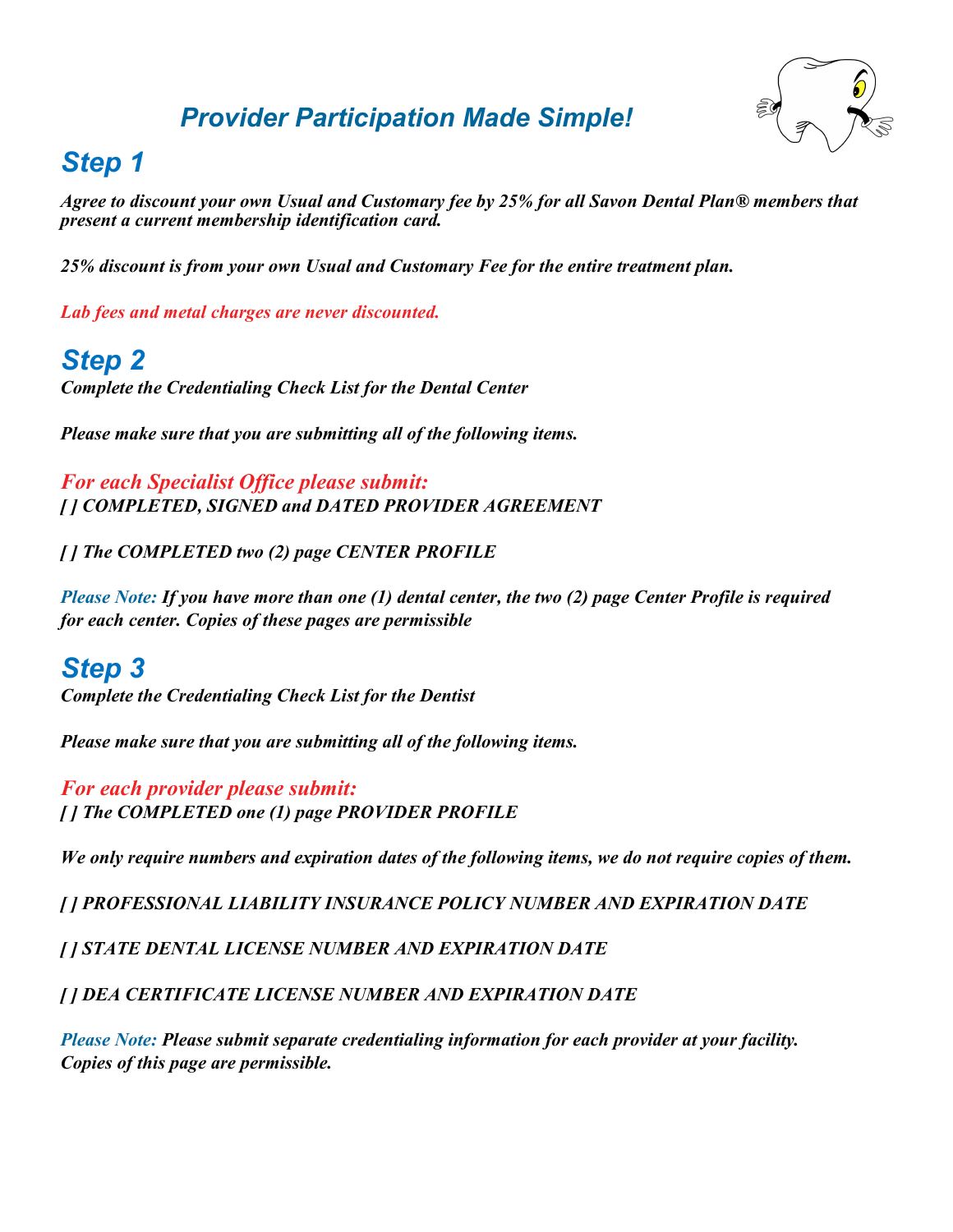

### *Specialist Provider Agreement*

This Provider Agreement made and entered into this day of the set of the set of the set of the set of the set of the set of the set of the set of the set of the set of the set of the set of the set of the set of the set of \_\_\_\_\_\_\_\_\_\_\_\_\_\_\_\_\_\_\_\_\_\_\_\_\_\_\_\_\_\_\_\_\_\_, hereinafter referred to as "Provider" and Savon Dental Plan, a membership dental provider organization, hereinafter referred to as "Plan".

Plan and Provider agree to the following:

Plan has a dental network to provide dental care to individuals, families, groups, businesses and eligible dependents of the aforementioned, (hereinafter referred to as "Members"). Provider agrees to provide care for the Members according to this agreement providing Member is able to provide proof of current membership in the plan.

**RENDITION OF CARE:** Provider agrees to render necessary dental services to each of the Members covered by Plan Agreement. Such rendition of services shall occur during his/her regular office hours, subject to prior appointments, provided, however, that Provider shall have the right within the framework of professional ethics to reject any patient seeking his/her professional services.

**ELIGIBILITY:** All determinations as to the eligibility of any person for benefits under a Plan Agreement, or the standing of any person with respect to membership in any group entitled to benefits under a Plan Agreement shall be determined by the Plan before the Provider renders any dental services. Provider shall make telephone contact with the Plan or verify eligibility via the internet, before delivering service to Members to confirm current membership and subscriber identification number.

**DISCLOSURES AND REIMBURSEMENTS:** This plan is NOT insurance. Savon Professional Services Inc., Savon Dental Plan is "discount medical plan organization," "DMPO" and is not an insurance company. We will not reimburse any member or doctor for any fees listed on the schedule of benefits, prescriptions or any fees that are not listed. No portion of any provider's fee will be reimbursed or otherwise paid by Savon.

FEES DUE DIRECTLY FROM MEMBER: Specialists shall reduce by 25% from Specialist's own usual and customary fee for any treatment provided for any Member of Plan. Specialist is not required to provide any treatments at no charge.

**USE OF PROVIDER NAME:** Provider consents to the inclusion of his/her name and facility information in Plan's Provider Directories, both print and electronic.

**CHANGE IN SCHEDULE OF BENEFITS AND OTHER TERMS:** It is specifically understood that the benefits, terms, and conditions of the Agreement between the Plan and Provider may be changed from time to time during the term of this Provider Agreement. Plan agrees to notify Provider in writing of the nature of such changes to the extent such changes affect the terms of this Provider Agreement.

If a modification is augmented Provider has ten (10) days to accept or decline such modification. Unless, within ten (10) days after receipt of such notification, Provider notifies Plan in writing that he/she declines to provide dental services to the Members in accordance with the changed Plan Agreement; Provider agrees to continue to perform dental services under the modified Plan Agreement and this Provider Agreement shall be deemed amended accordingly.

**STANDARD OF CARE:** Provider agrees that he/she shall perform his/her obligations under this Provider Agreement in accordance with high standards of competence, care and concern for the welfare and needs of the Members in accordance with the "principles of ethics" of the American Dental Association and the Dental Practice Act of the State in which Provider is licensed. It is understood that the inclusion of Provider on the panel of the Plan is not a recommendation of Provider by the Plan.

**NON – EXCLUSIVE:** This Provider Agreement is not exclusive in any respect. Plan is entitled to enter into similar agreements with other parties, or with other dentists. Provider is free to enter into similar agreements with other parties, or with other groups not represented by Plan.

**PROVIDER PATIENT RELATIONSHIP:** Provider shall maintain the dentist-patient relationship with Members and shall be solely responsible to the patient for dental advice and treatment. It is expressly agreed between the parties that the Provider is an independent contractor and quality control issues notwithstanding, the Plan shall not have any dominion or control over the Provider's practice, the dentist patient relationship, his/her personnel or facilities.

**MALPRACTICE:** Provider agrees to carry malpractice insurance in at least an adequate amount which is usual and customary in their state.

**ASSIGNABILITY OF AGREEMENT:** This Provider Agreement, being intended to secure the personal services of Provider and dentists associated with Provider, shall not be assigned or transferred without written consent of Plan.

**COMPENSATION TO DENTIST/PROVIDER:** Provider understands that there is no capitation involved in the Plan's dental program. Provider further agrees and understands that the total Member's financial obligation shall not exceed the fees listed on the Schedule of Fees and Benefits attached in this packet and made part of this Agreement.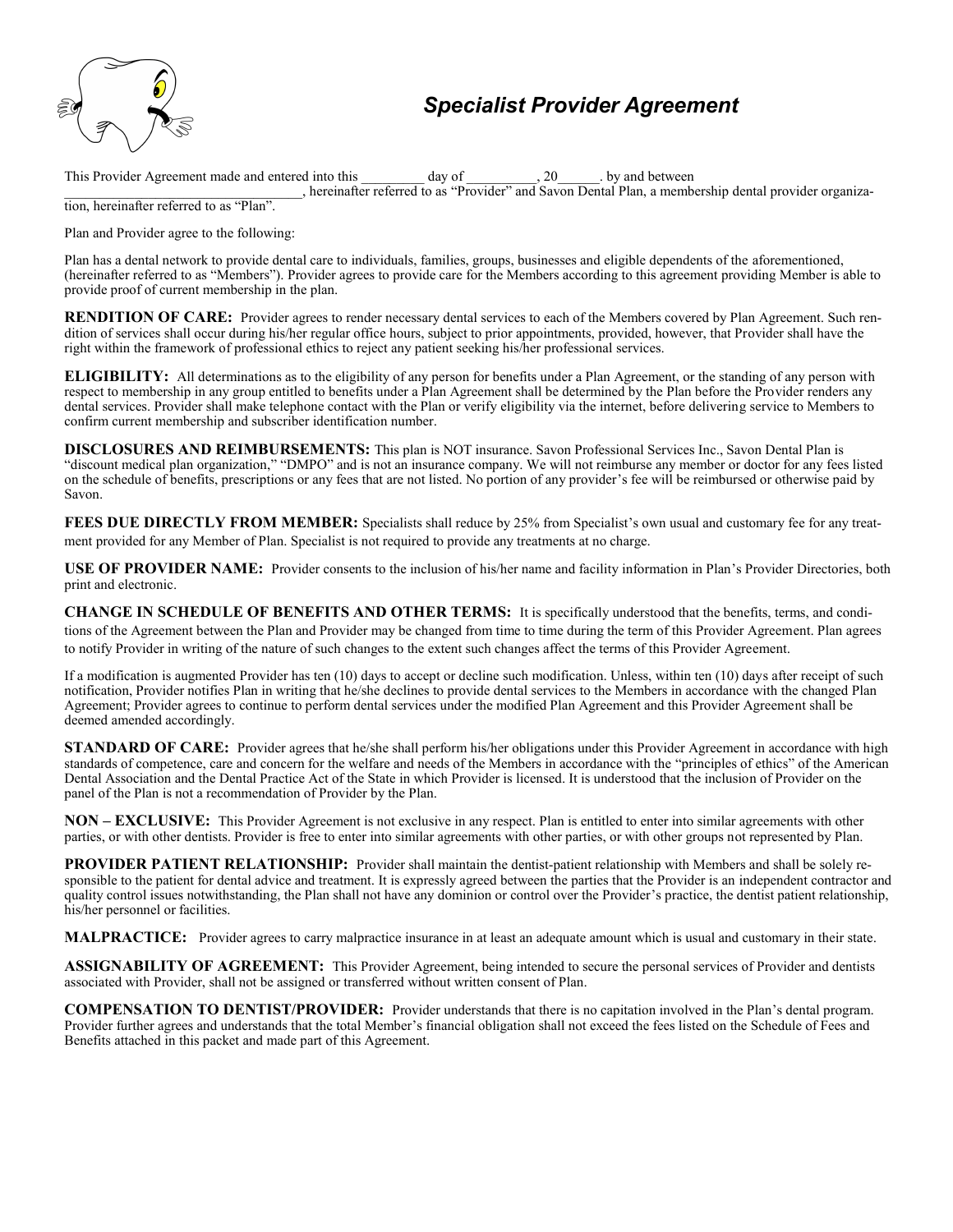### **Specialist Provider Agreement** *Page II*

**DURATION OF AGREEMENT:** Provider participation in this Provider Agreement shall be an on-going continual agreement with Plan that may be terminated by either party with a Thirty (30) day written notice mailed by registered or prepaid certified mail to the last known address of the other party. Provider agrees that upon termination of this agreement, he/she will continue to accept patients of record until all on-going treatments are completed. Such termination shall have no effect upon the rights and obligations of the parties arising out of any transaction occurring prior to the effective date of such termination and any continuing obligations after the termination as set forth herein. Suspension or termination of Provider's Dental license, or failure to adhere to any section of this agreement may result in immediate termination for cause of this Agreement.

**NOTICE TO MEMBERS OF TERMINATION OF AGREEMENT:** In the event that this Provider Agreement is terminated by either party, in accordance with the procedures set forth herein, Plan will, to the best of its ability, notify all Members assigned to Provider that the Agreement between Plan and Provider has been terminated and will, to the best of its ability, transfer all Members to a new Provider.

Provider agrees that at the time the patient seeks an appointment, he/she will notify Member prior to providing any dental service that the Agreement is no longer in effect. In the event such notice is not given to the patient, Provider agrees to accept payment for his/her services at a rate no more than set forth in the aforementioned this agreement.

#### **RULES OF ADJUDICATION:**

Plan and Provider agree that if any part of this agreement is found to be in violation of any law of any State within the United States of America, only the section(s) that violate the law shall be voided. The rest of this agreement shall remain intact and enforceable at all times.

Plan and Provider agree that if any action by either party caused or may cause harm to the other party that forces the injured party to initiate litigation, such litigation shall be filed and adjudicated within the State of Arizona, Maricopa County. Plan and Provider agree that the aforementioned State and County shall at all times be the proper venue for any legal actions.

| IF SIGNING AS AN INDIVIDUAL PRACTITIONER                                                                                                                                 | IF SIGNING ON BEHALF OF A GROUP/CORPORATION                                                                                                                            |  |  |
|--------------------------------------------------------------------------------------------------------------------------------------------------------------------------|------------------------------------------------------------------------------------------------------------------------------------------------------------------------|--|--|
| (Dentist's/Provider's Signature) Authorized Signature)                                                                                                                   |                                                                                                                                                                        |  |  |
| (Dentist's/Provider's Name - Please Print)                                                                                                                               | (Name/Title of Above - Please Print)                                                                                                                                   |  |  |
|                                                                                                                                                                          |                                                                                                                                                                        |  |  |
| (Name of Individual Practice - Please Print)                                                                                                                             | <u> La Carlo de la Carlo de la Carlo de la Carlo de la Carlo de la Carlo de la Carlo de la Carlo de la Carlo de l</u><br>(Name of Group or Corporation – Please Print) |  |  |
| <u> 1989 - Johann Harry Harry Harry Harry Harry Harry Harry Harry Harry Harry Harry Harry Harry Harry Harry Harry</u><br>Email Address                                   | <b>Email Address</b>                                                                                                                                                   |  |  |
|                                                                                                                                                                          | PLEASE DO NOT WRITE BELOW THIS LINE                                                                                                                                    |  |  |
|                                                                                                                                                                          | Date Received: / / 20 Credential Check Cleared [] Yes [] No Approved [] Denied [] Date: / / / 20                                                                       |  |  |
| <u> 1989 - Jan James James James James James James James James James James James James James James James James J</u><br>Corilee M. Parker Director of Provider Relations |                                                                                                                                                                        |  |  |

Savon Dental Plan **.** P.O. Box 54277 **.** Phoenix, AZ 85078 **.** (602) 841-3494**.** (800) 809-3494 **.** Fax (602) 589-0417 **.** www.SavonDentalPlan.com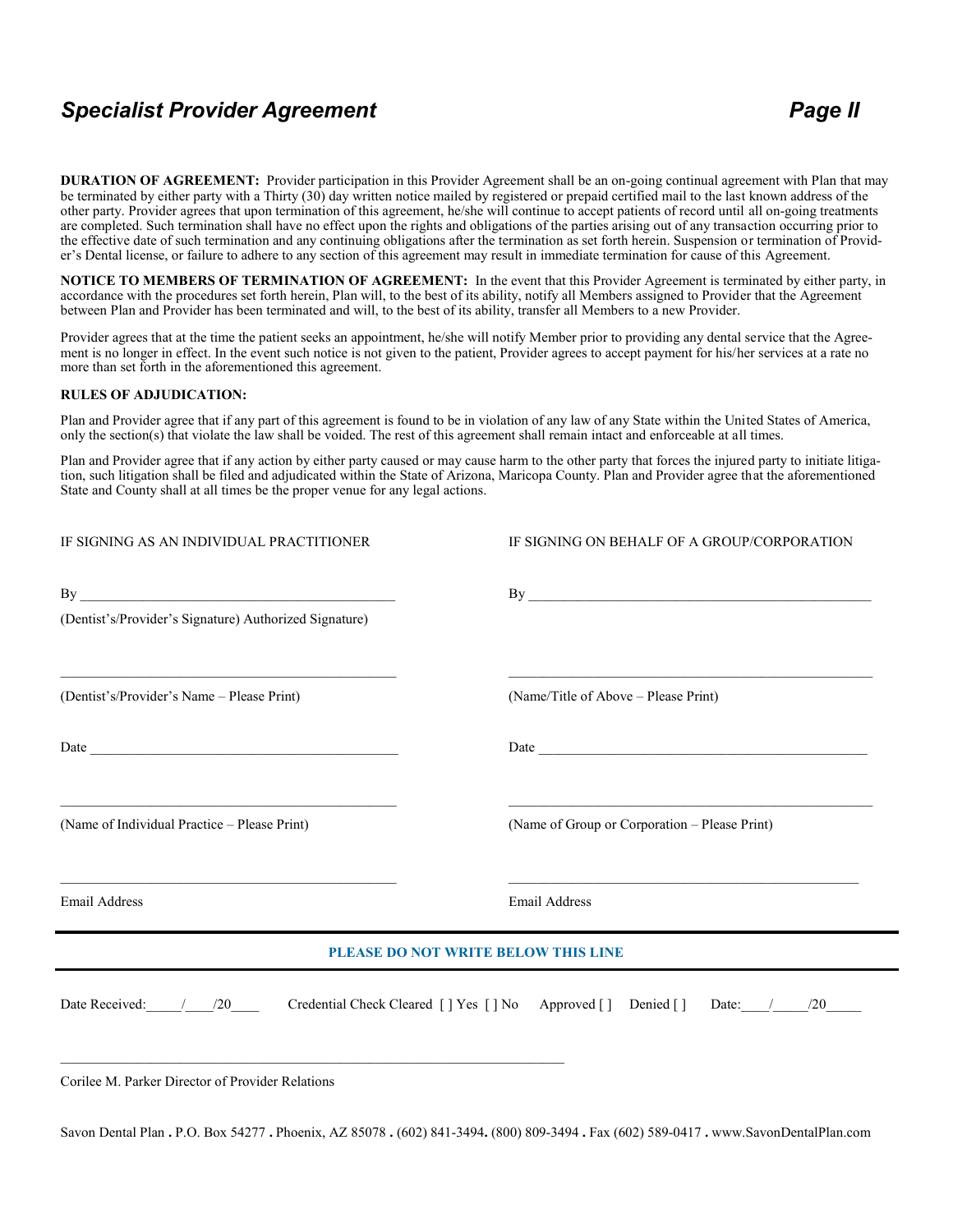# *Specialist Center Profile*



### *Please Tell Us About Your Office*

|                                              |                                                                   | What is the name of your practice?                                                                                    |                                                                                                                                |
|----------------------------------------------|-------------------------------------------------------------------|-----------------------------------------------------------------------------------------------------------------------|--------------------------------------------------------------------------------------------------------------------------------|
|                                              |                                                                   |                                                                                                                       |                                                                                                                                |
|                                              |                                                                   |                                                                                                                       |                                                                                                                                |
|                                              |                                                                   |                                                                                                                       |                                                                                                                                |
|                                              | What is the office phone number? $($ $)$ $-$                      |                                                                                                                       | $\text{Fax Number?}(\_\_\_\_\_\_\_\_\_\$                                                                                       |
|                                              |                                                                   |                                                                                                                       | What is the name of your office manager or appointment coordinator?                                                            |
|                                              |                                                                   |                                                                                                                       |                                                                                                                                |
| Do you have a Web Site?                      |                                                                   |                                                                                                                       | [] Yes [] No If yes please give us your web address: www.                                                                      |
|                                              |                                                                   | If you have a web site would you like a link from our dentist list to your web site? [ ] Yes [ ] No                   |                                                                                                                                |
|                                              |                                                                   | Is your office in a Metropolitan Area (over 100,000 people) [] Yes [] No (If no) miles from a Metro Area? _____ miles |                                                                                                                                |
|                                              | Are languages other than English spoken in your office?           |                                                                                                                       |                                                                                                                                |
|                                              | Is the mailing address the same as the physical address?          |                                                                                                                       | [] Yes [] No (If no, please give us the mailing address below).                                                                |
|                                              |                                                                   |                                                                                                                       |                                                                                                                                |
|                                              |                                                                   |                                                                                                                       | Adress: <u>Zip: Zip:</u>                                                                                                       |
|                                              | <b>Please Tell Us About Your Operatories and Patient Capacity</b> |                                                                                                                       |                                                                                                                                |
|                                              |                                                                   | How many operatories do you have?<br>How many assistants do you have?<br>How many assistants do you have?             |                                                                                                                                |
|                                              |                                                                   | Do you have a hygiene department? [] Yes [] No (if yes) How many hygienists do you have?                              |                                                                                                                                |
|                                              |                                                                   |                                                                                                                       | How many additional patients is your office willing to accommodate on a monthly basis? 10-20 21-50 51-70 71-90 91-100 over 100 |
|                                              |                                                                   |                                                                                                                       | (please circle the one that applies)                                                                                           |
|                                              | Please Tell Us About Options and Special Equipment that you have  |                                                                                                                       |                                                                                                                                |
| (please check all that apply to your office) |                                                                   |                                                                                                                       |                                                                                                                                |
| [] Nitrous Oxide                             | [] Ultra Sonic Cleaning                                           | [] Laser                                                                                                              | [] Electro Surge                                                                                                               |
| [] IV Sedation                               | [] Oral Sedation                                                  | [ ] Prophy Jet                                                                                                        | [] Denta Cam                                                                                                                   |
| $[$ ] K.C.P. 2000                            | [] Brite Smile/Zoom (etc.)                                        | [ ] High Speed Endo                                                                                                   | [] Digital X-Ray                                                                                                               |
| [] Cavitron                                  | [] Children Sedation                                              | [] On site denture Lab                                                                                                | [] On site Crown & Bridge Lab                                                                                                  |
| [] Panoramic x-ray                           | [] Diode Laser                                                    | [] CAD/CAM (Cerec)                                                                                                    | [] 3D Imaging                                                                                                                  |
|                                              |                                                                   |                                                                                                                       |                                                                                                                                |

[ ] Other (please explain):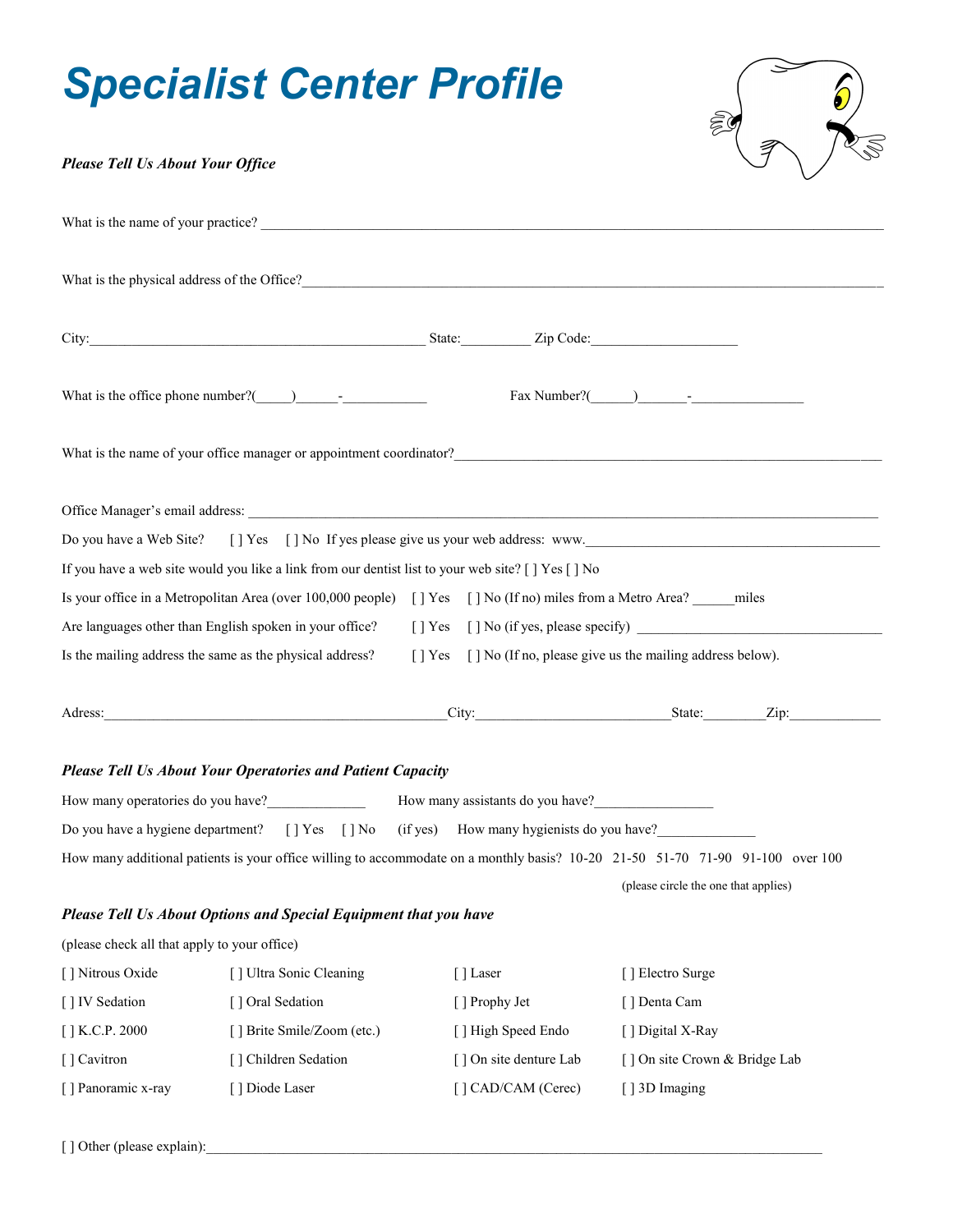

### *Equipment Sterilization and Infection Control*

Do you sterilize your instruments in office? [ ] Yes [ ] No (if yes) Type: [ ] Autoclave [ ] Chemclave [ ] Statem [ ] Steam [ ] Cold [ ] Other Do you sterilize your handpieces in office? [ ] Yes [ ] No (if yes) Type: [ ] Autoclave [ ] Chemclave [ ] Statem [ ] Steam [ ] Cold [ ] Other Do you spore test your sterilization unit?  $[ \ ]$  Yes  $[ \ ]$  No (If yes) how often?  $[ \ ]$  Daily  $[ \ ]$  Weekly  $[ \ ]$  Monthly  $[ \ ]$  Other

If other or no is checked for any of these questions please explain:

### *Personal Sterilization and Infection Control that is Used in this Office*

| In the Operatory, Do you wear: | Mask $\lceil \cdot \rceil$ Yes $\lceil \cdot \rceil$ No | Gloves $[$   Yes $[$   No                        |
|--------------------------------|---------------------------------------------------------|--------------------------------------------------|
|                                | Eye Protection [] Yes [] No [] As Needed                | Protective Clothing [ ] Yes [ ] No [ ] As Needed |

#### *Emergency Control Procedures*

| Is your office equipped with Oxygen [] Yes [] No | Is your office equipped with a Blood Pressure Device [] Yes [] No                                                                   |  |
|--------------------------------------------------|-------------------------------------------------------------------------------------------------------------------------------------|--|
|                                                  | Is your office equipped with a Defibrillator [ ] Yes [ ] No Does your office have at Least 1 C.P.R. Certified Person [ ] Yes [ ] No |  |

### *Compliance Procedures*

|                                                                                                                        |  | Does your office Meet O.S.H.A. Standards [] Yes [] No Does your office Have a Written Infection Control Policy [] Yes [] No       |  |  |  |
|------------------------------------------------------------------------------------------------------------------------|--|-----------------------------------------------------------------------------------------------------------------------------------|--|--|--|
|                                                                                                                        |  | Does your office Have a Written Hazard Control Policy [] Yes [] No Does your office have a written H.I.P.P.A. policy [] Yes [] No |  |  |  |
| Is your office able to accommodate patients with Disabilities (Special question for our disabled members) [] Yes [] No |  |                                                                                                                                   |  |  |  |